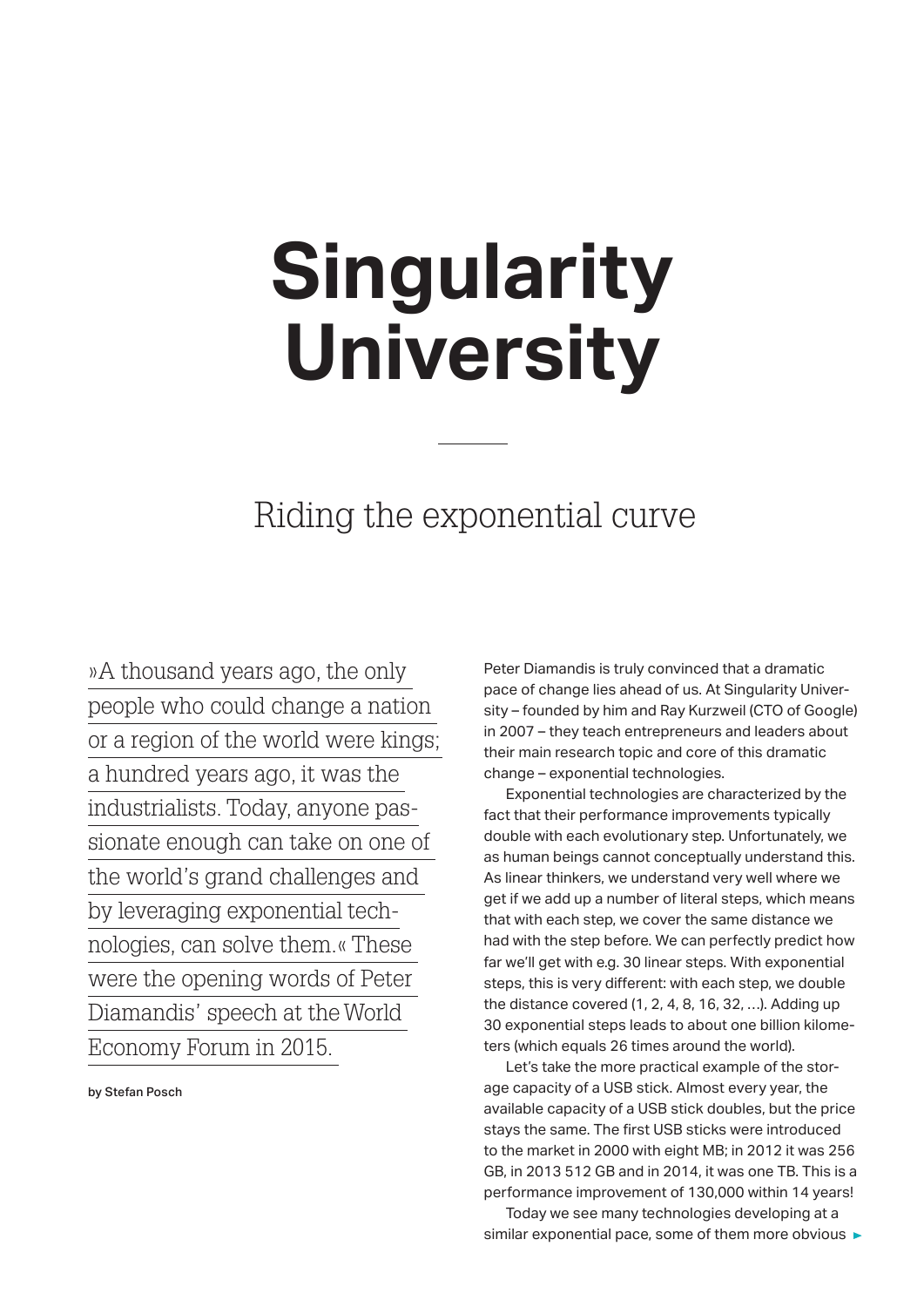

At Singularity University the engagement with new technologies triggers enthusiasm and excitement.

than others: The performance of digital products increases almost every day. Mobile phones become significantly more powerful with each generation and the Internet stores and provides more and more data. IBM's artificial intelligence computer program Watson was specially developed to answer questions posed in natural language. In 2011 it won the game »Jeopardy« against the former human winners Brad Rutter and Ken Jennings.

 Other technologies have followed the same path: Nowadays, 3D printing can be done with more than 300 materials, and drones – considered as fun little toys three years ago – are used in many applications, ranging from carrying cameras for film productions to delivering medicine to people in disaster areas when roads are blocked.

#### Positive impacts

The team of Singularity University collects all of these developments and researches their implications for our future. Exponential technologies are the tools that can empower a passionate entrepreneur to positively impact the life of one billion people within ten years. It is no longer only nations or very big corporations

that have the deep pockets and access to powerful resources to drive world-wide change. Singularity University believes in the potential of entrepreneurship and that by leveraging exponential technologies, every problem can be solved even by a very small group of people. With their approach of supporting especially entrepreneurs, Peter Diamandis and Ray Kurzweil want to tackle what they call the 12 Global Grand Challenges. They group them into two categories: Firstly, the resource needs, which are energy, the environment, food, shelter, space and water; secondly, the societal needs, like disaster resilience, governance, health, learning, prosperity and security. Currently, Singularity University supports about ten startups that have that potential of change impact.

 While the power of exponential technologies creates a lot of disruptive opportunities for keen entrepreneurs, at the same time, it will cause disruptive stress for the incumbent players. Still, many are not aware of the technological tsunami that is currently building up. For the leaders of these organizations, Singularity University offers a compact program that allows them to dive into the new technologies and their possible implications. For those who listen carefully, this can be a timely wake-up call.